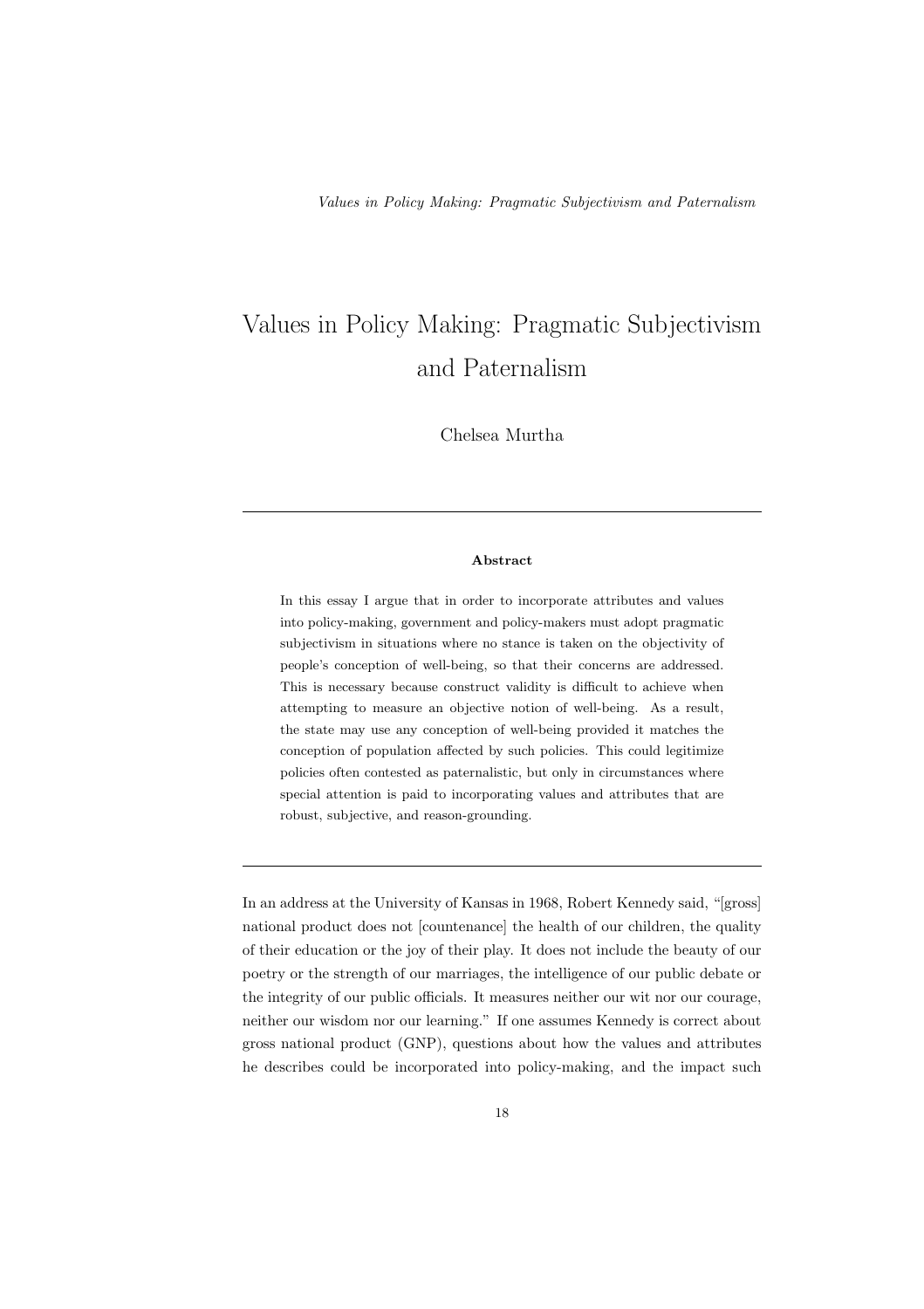inclusion would have, naturally follow.

In this essay I argue that in order to incorporate attributes and values into policy-making, government and policy-makers must adopt pragmatic subjectivism in situations where no stance is taken on the objectivity of people's conception of well-being, so that their concerns are addressed. This is necessary because construct validity is difficult to achieve when attempting to measure an objective notion of well-being. As a result, the state may use any conception of well-being provided it matches the conception of population affected by such policies. This could legitimize policies often contested as paternalistic, but only in circumstances where special attention is paid to incorporating values and attributes that are robust, subjective, and reason-grounding.

To support my argument, I start with an examination of why gross national product (GNP) is an incomplete measure of well-being. Then I turn to other measures of well being, such as gross national happiness and the human development index and show that they, while incorporating attributes and values, fail to establish construct validity because they too assume a normative conception of well-being. I then discuss adopting pragmatic subjectivism as a way to allow policy makers to countenance values and attributes without being objectionably paternalistic or non-neutral. I show that pragmatic subjectivism can avoid charges of paternalism, while allowing for contested policy measures such as nudges.

In his speech, Kennedy seems to be saying something like, "Gross national product (GNP) is not a valid measure of well-being, because it fails to measure the presence of values and attributes we think are constitutive of or necessary for well-being." GNP, which measures the value of products and services produced within a set of borders, rose to prominence in the 1950s and 1960s as the measure of choice for determining the development of a country. It represents a form of economic reductionism when it come to welfare. This is where the issue arises. If GNP purported to measure expenditure simpliciter one would have no issue. However, the assumption of economists and policy makers is that GNP is equivalent to preference satisfaction, which is then taken as a proxy for well-being (Haybron and Tiberius, ms., p. 3-4).

Conflating GNP with well-being opens its use up to concerns, echoing Kennedy,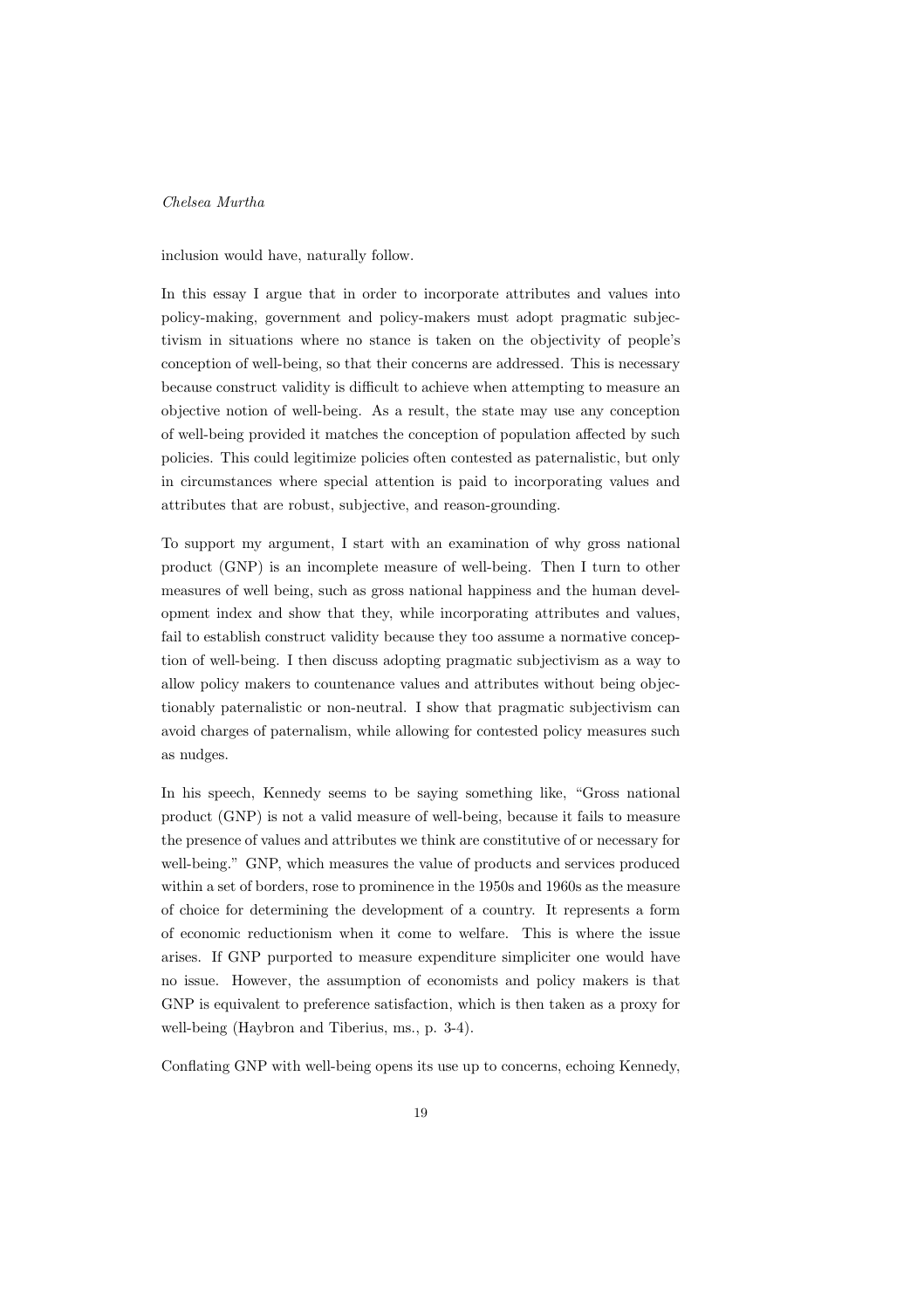over its validity as a measure of well-being (Lowenstein, 2009, p. 88). In the social sciences, a test is considered to have construct validity to the degree that the test actually measures what it claims to measure. That is, if I say I am measuring how hungry a person is in a given day by adding up the caloric value of the food that my subjects eat, one might object that my test does not have construct validity. One could easily conceive that my subjects might be very hungry all day but too busy to stop and eat, or they might not have enough money to buy the large meal that they want, or they might be invited to a party where they feel social pressure to eat more than they normally would otherwise. I am measuring something, but not necessarily their hunger, because I failed to properly distinguish the relationship between consumption and the concept of hunger itself. This is the root of the issue with GNP: the assumed equivalence of affluence and well-being is inaccurate (Offner, 2006, p. 43). People often make decision as consumers that are at odds with their professed values because of framing effects (Tversky and Khaneman, 1981, p. 454). GNP fails to achieve construct validity, but it is important to explicate why this is the case if one is to determine how to incorporate attributes and values into welfare policy and understand the implications that follow.

Academics, leaders, and policy-makers have attempted to modify GNP to account for factors such as unpaid work and other non-market activities (Kruger et al., 2009, p. 10) but this does not save GNP from Kennedy's criticism. The new measures simply attempt to get a more accurate view of affluence, but since one can reasonably reject equivocating affluence and well-being, this is not helpful progress. However well GNP or some other measure represents a given country's affluence does not impact the fact that affluence and well-being are being improperly conflated. In fact, some economists have shown that affluence is not concomitant with psychological happiness (Offner, 2006, p. 69). Since we intuitively think of psychological happiness as a constitutive component of wellbeing, this should lead one to agree with Kennedy when he continues, saying, "[GNP] measures everything in short, except that which makes life worthwhile (1968, p.3)."

GNP, however measured, fails to achieve construct validity, and therefore governments and policymakers have sought better definitions of well-being itself, in addition to better measures. In 1971, Bhutan introduced Gross National Hap-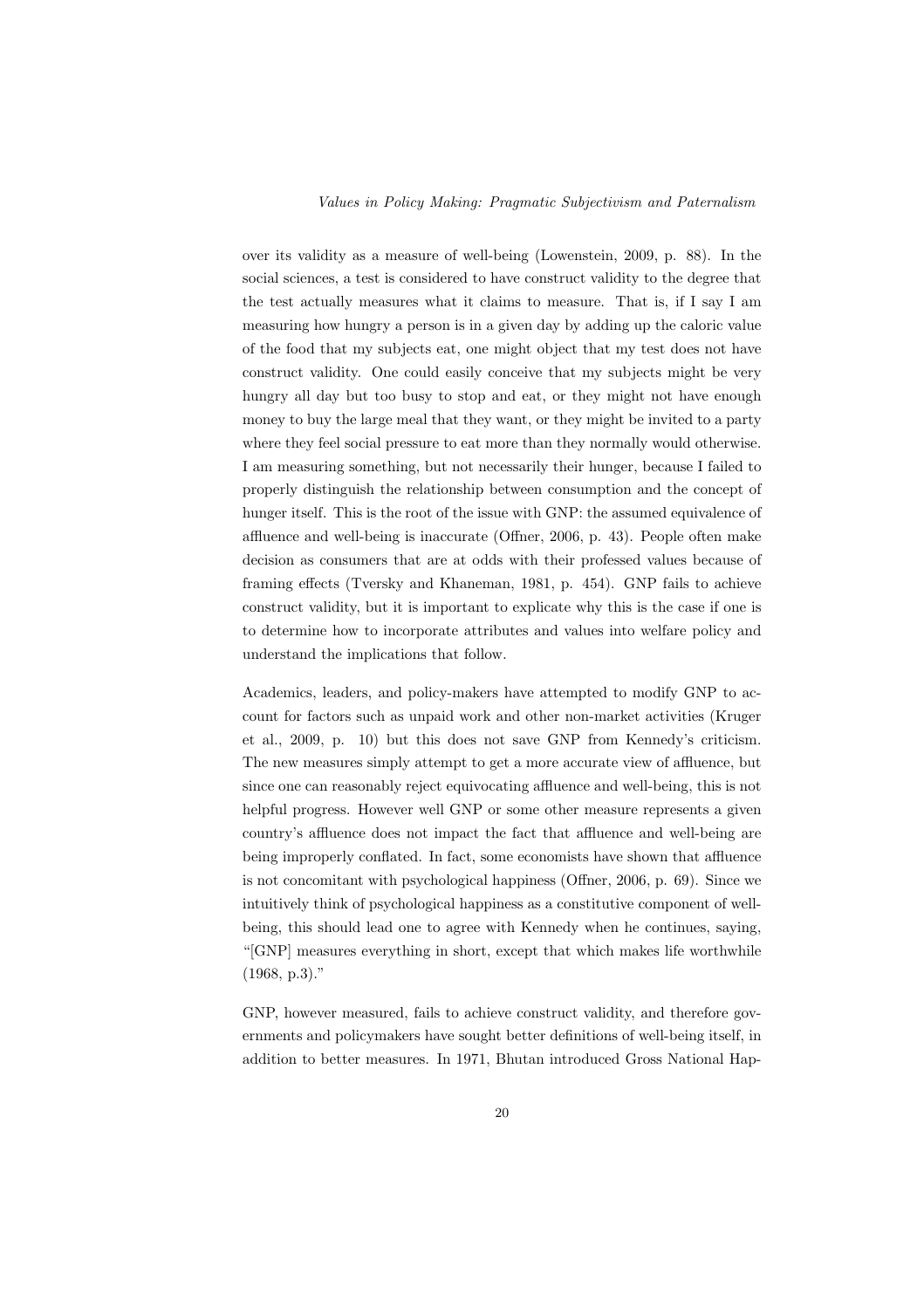piness (GNH) as its metric of well-being, quantifying well-being through the use of a survey with questions such as "How often do you recite prayers?" and "How would you rate your knowledge and understanding of the constitution?" These questions were designed to track the flourishing of Bhutan's people. ('Bhutan's 2015 Gross National Happiness Index', 2015). While involving subjective evaluations by those surveyed, ultimately Bhutan takes a eudemonistic approach by assuming particular values and attributes are important to a person's wellbeing independent of what the surveyed individual believes is good for him or herself. The ability for one's life to go well consists in the level of personal excellence (defined in a paternalistic manner by the state of Bhutan) one is able to achieve. Similarly, the Human Development Index, which measures quality of life in terms of capabilities, is predicated on the idea that there is a list of things that are good for people, whether they want them or not, and that well-being consists in how many of the things on the list one is able to check off (Sen, 2004, p. 78).

Simply measuring the presence of attitudes and values presumed constitutive of well-being is problematic is its own way. Surveying citizens about their selfperceived level of spirituality does seem to give an accurate measure and thus construct validity only if one is certain that spirituality is a constitutive property of well-being. The objection is the same with capabilities: the approach must assume the inherent good of the capabilities on the list. This is the problem with thick concepts such as well-being (Williams, 1985, p. 140-143). In order to measure well-being, we must have a conception of well-being to working with, and all such conceptions incorporate normative ideals about the nature of wellbeing. Such thick terms, even when taken as the object of scientific inquiry, cannot be scientifically neutral. Therefore, without an objective definition of well-being, no matter how many measurements we derive, we can never be sure that we actually achieve construct validity.

Policy-makers that want to incorporate attributes and values are not entirely without hope, however. In order to incorporate values and attributes in a way that would satisfy Kennedy, they can adopt Haybron and Tiberius' (ms.) pragmatic subjectivism which takes well-being policies to be "grounded in the conceptions of well-being of those on whose behalf policy is being made" (p. 2). The stance is pragmatic in that it allows policy-makers to develop and use mea-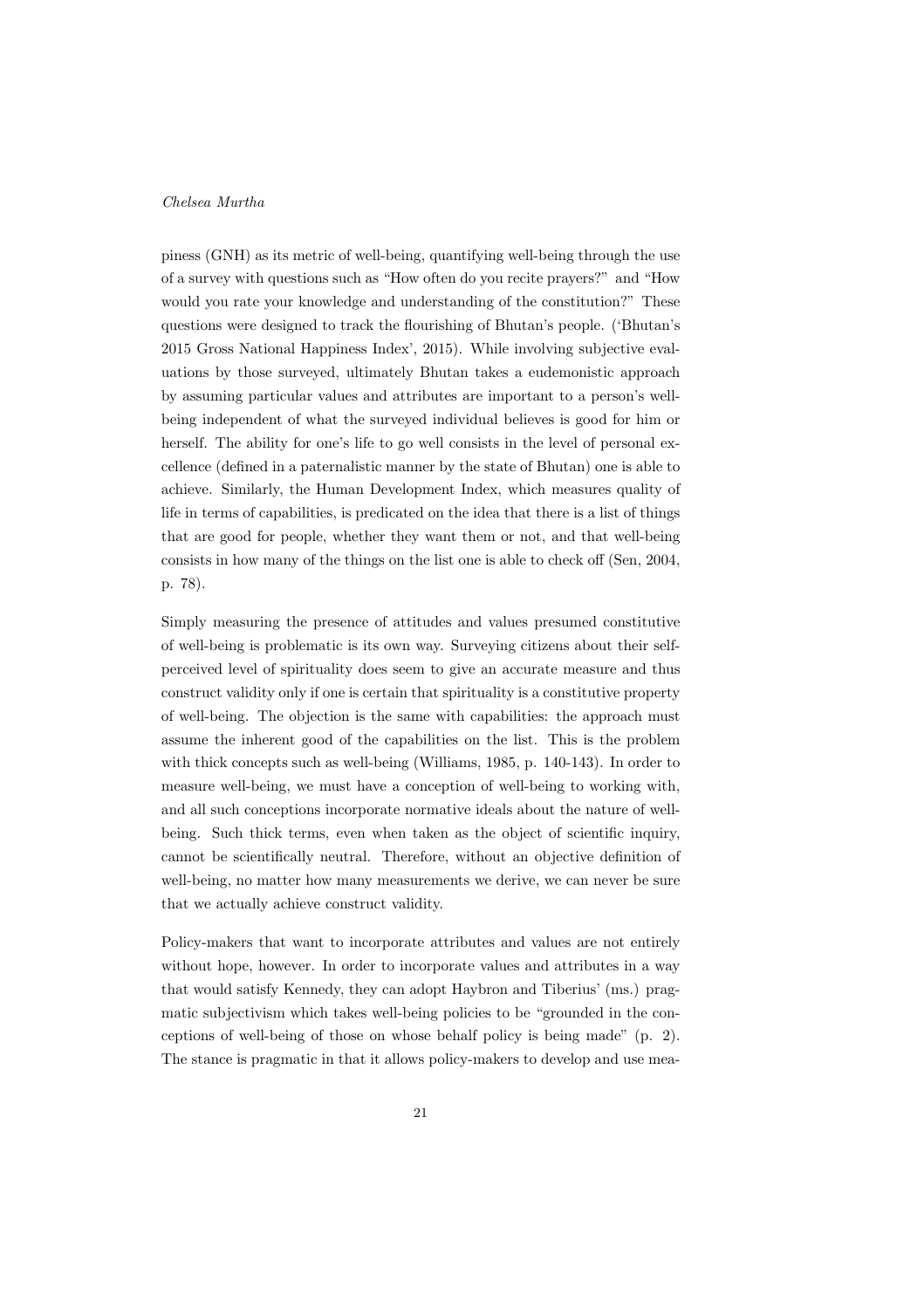surements of well-being, so long as those measurements have construct validity in relation to a given population's conception of well-being. Eudemonistic, hedonistic, and preference-satisfaction methods are all acceptable, provided the population measured holds the corresponding view of well-being (Haybron and Tiberius, ms., p. 15). The approach is subjective because policy makers and constituents alike are allowed to hold onto their own personal views about the objectivity of well-being, but policy and measurements must comport with the subjective views of the people the policy affects. The measurements themselves do not have to change to incorporate values, but policy-makers' ideas about the objectivity of such measurements would vary with the views of their target population.

There are implications for approaching policy in this manner that need addressing if it is going to be a workable solution. One objection to this approach (and well-being policy more generally), is that it is paternalistic. It is argued that governments should promote their citizen's freedom or resources and they fail to respect autonomy when they go further and attempt to secure well-being for their citizens (Haybron and Tiberius, ms., p. 4). Essentially, interventions designed to promote the good of someone may operate with the implicit assumption that people are not sufficiently capable judges of what is good for them (Mill, 2002, p. 86).

Pragmatic subjectivism does not say that people are not capable judges of the good. Given the lack of consensus about the nature of well-being, there is no epistemic reason to believe that policy-makers will provide better judges of well-being than the people themselves (Haybron and Tiberius, ms., p. 9). According to pragmatic subjectivism, governments must defer to citizens' own ideas about the prudential value of well-being at the start and this takes much of the strength out of the paternalism objection (Haybron and Tiberius, ms., p. 7). However, pragmatic subjectivism leaves space for policy-makers to intervene when it is clear that people are not good at getting what it is they value but in doing so, may allow for polices that are often seen as paternalistic. Policies are legitimate 1) if they seek to make people better off by their own definition and 2) if well-informed and deliberative people at whom the policy is aimed would consent to it (Haybron and Tiberius, ms., p. 2). With the emphasis on consent, pragmatic subjectivism is sufficiently person-respecting to avoid being labeled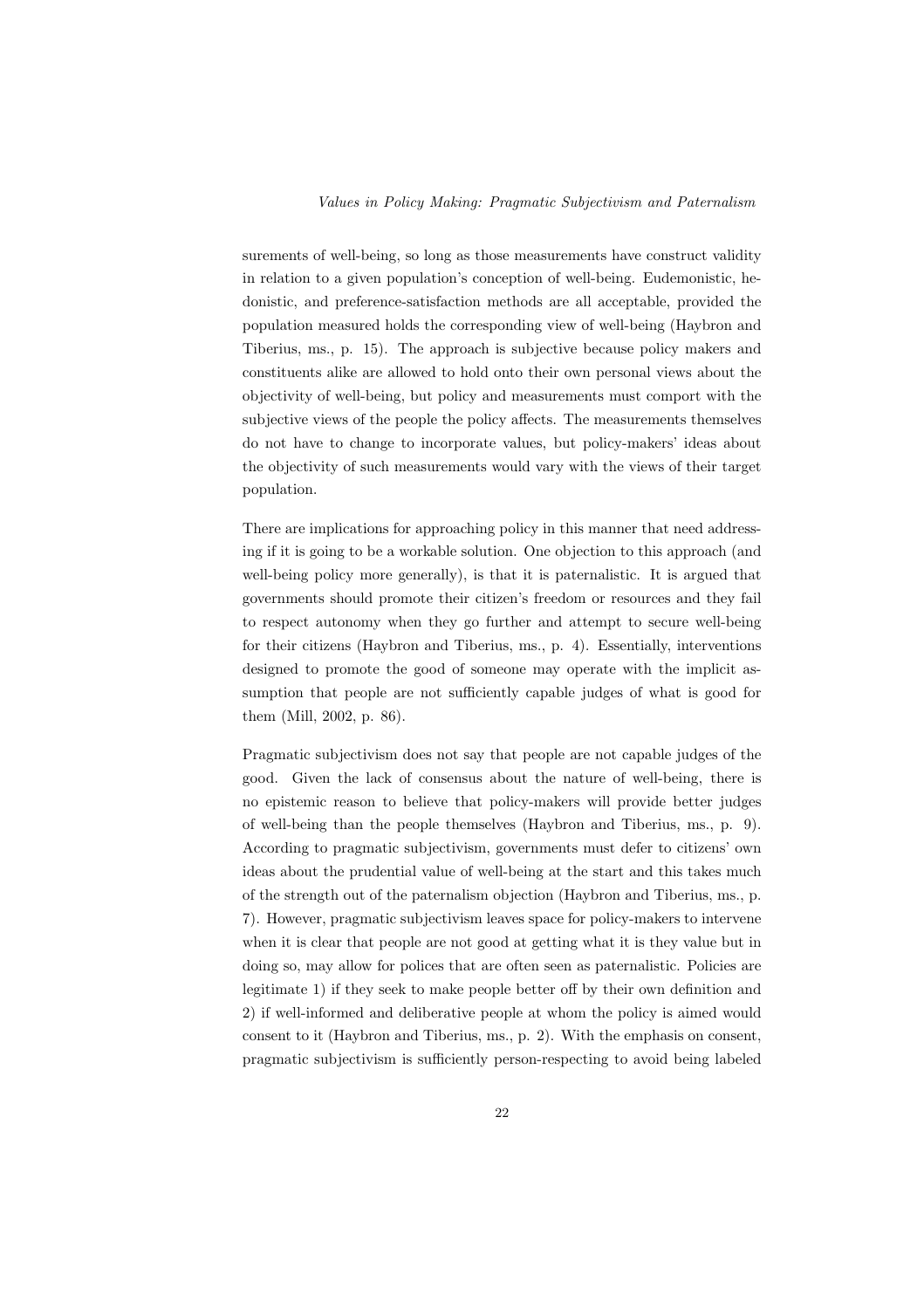as objectionably paternalistic.

In order to see how pragmatic subjectivism works in practice and to see how it could be considered acceptably paternalistic, we can consider the acceptability of alterations in choice architecture such as nudges. Nudges are essentially a restructuring of choice architecture such that people's behavior is altered in a predictable way but at the same time the intervention is easily avoidable (Sunstein and Thaler, 2008, p. 7). For example, psychologists have determined that the food at eye level in a cafeteria is chosen most often (Sunstein and Thaler, 2008, p. 11). It is therefore possible to nudge people into purchasing healthy food through a policy change that requires of cafeterias that only items with a particular nutritional value should be displayed at eye level (Sunstein and Thaler, 2008, p. 11). The less healthy items are not to be hidden or made more expensive. They should remain easily accessible, and still an option in the choice architecture. Pragmatic subjectivism could find such 'libertarian paternalism' acceptable as the basis for policy interventions if they get at the values people hold.

Given this, it is important for the policy-maker to properly define and give countenance to values. Values must be robust, subjective, reason-grounding, meaning that they ground reasons for people's behavior and have intrinsic normative force for the agent (Haybron and Tiberius, ms., pg. 11). These are contrasted with mere desires or preferences that lack such normative force. I may want candy, but fail to see how getting some would further any sort of robustly held value of mine. I would not consent to a policy that made it more likely I would get a candy. However, I might consent to a policy that makes it more likely for me to make healthy choices, because I value health robustly. It seems as though people would be willing to consent to weak paternalistic policies in cases where robust, subjective, reason-grounding values are at play in a way they would not be willing to do for mere preferences or inclinations. If people value health robustly, they might consent to a nudge that makes it more likely for them to make a healthy decision, but does not remove their options. Conversely, they would not consent to a coercive policy that infringes too much upon their value for autonomy. Therefore, these are the values that should be considered when making policy.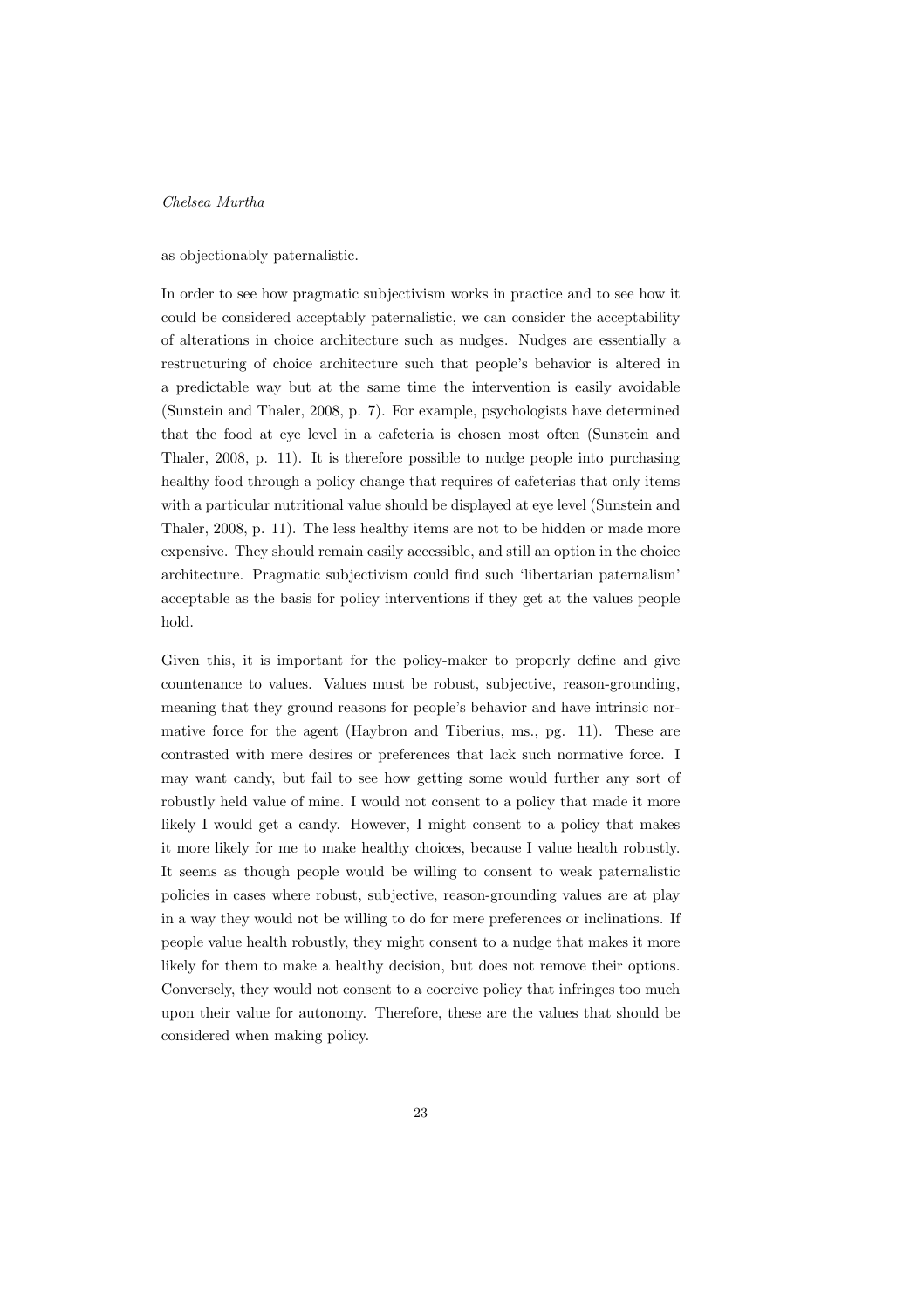In conclusion, to incorporate values and attributes, policy-makers must relinquish the idea of using comprehensive measurements of well-being and their notions about the nature of well-being itself. Instead, pragmatic subjectivism allows them to incorporate values into policy, but only those that are robust, subjective, reason-grounding. Otherwise, paternalistic concerns remain.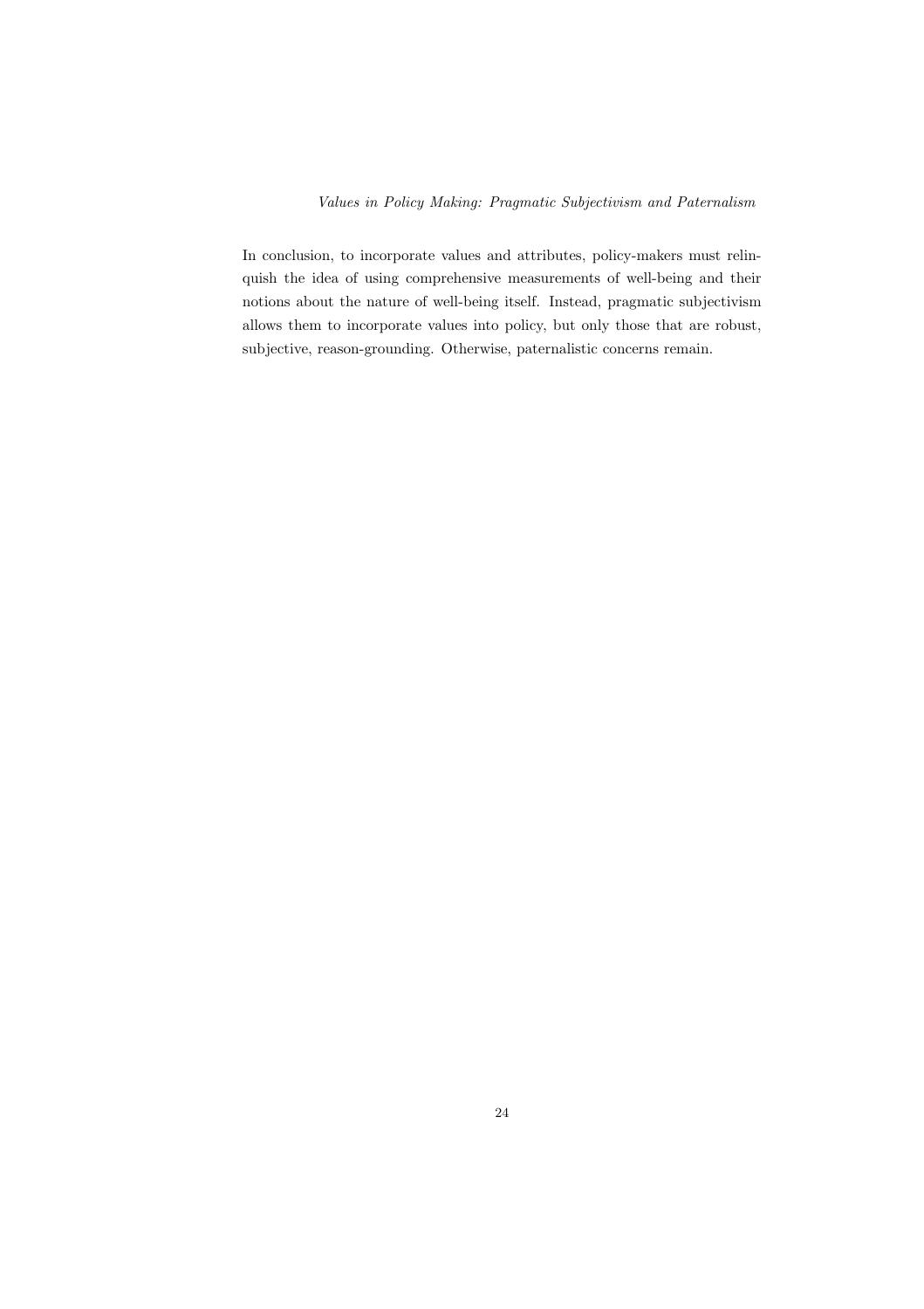# References

- [1] 'Bhutan's 2015 Gross National Happiness Index' (2015) Gross National Happiness. The Centre for Bhutan Studies & GNH Research, n.d.
- [2] HAYBRON DM, TIBERIUS V. Well-Being Policy: What Standard of Well-Being?. Journal of the American Philosophical Association. 2015 Dec 1;1(04):712-33.
- [3] Kennedy, Robert F (1968) 'Speech at the University of Kansas' John F. Kennedy Presidential Library & Museum.
- [4] Krueger AB, Kahneman D, Schkade D, Schwarz N, Stone AA. National time accounting: The currency of life. In Measuring the subjective wellbeing of nations: National accounts of time use and well-being 2009 Oct 29 (pp. 9-86). University of Chicago Press.
- [5] Leonard TC. Richard H. Thaler, Cass R. Sunstein, Nudge: Improving decisions about health, wealth, and happiness. Constitutional Political Economy. 2008 Dec 1;19(4):356-60.
- [6] Loewenstein G. That which makes life worthwhile. In Measuring the Subjective Well-Being of Nations: National Accounts of Time Use and Well-Being 2009 Oct 29 (pp. 87-106). University of Chicago Press.
- [7] Mill JS. The Basic Writings of John Stuart Mill. Modern Library; 2002.
- [8] Offer A. The challenge of affluence.
- [9] Sen A. Capabilities, lists, and public reason: continuing the conversation. Feminist economics. 2004 Nov 1;10(3):77-80
- [10] Tversky A, Kahneman D. The framing of decisions and the psychology of choice. In Environmental Impact Assessment, Technology Assessment, and Risk Analysis 1985 (pp. 107-129). Springer Berlin Heidelberg.
- [11] Williams, Bernard. Ethics and the Limits of Philosophy. 1985. Cambridge, MA: Harvard University Press.